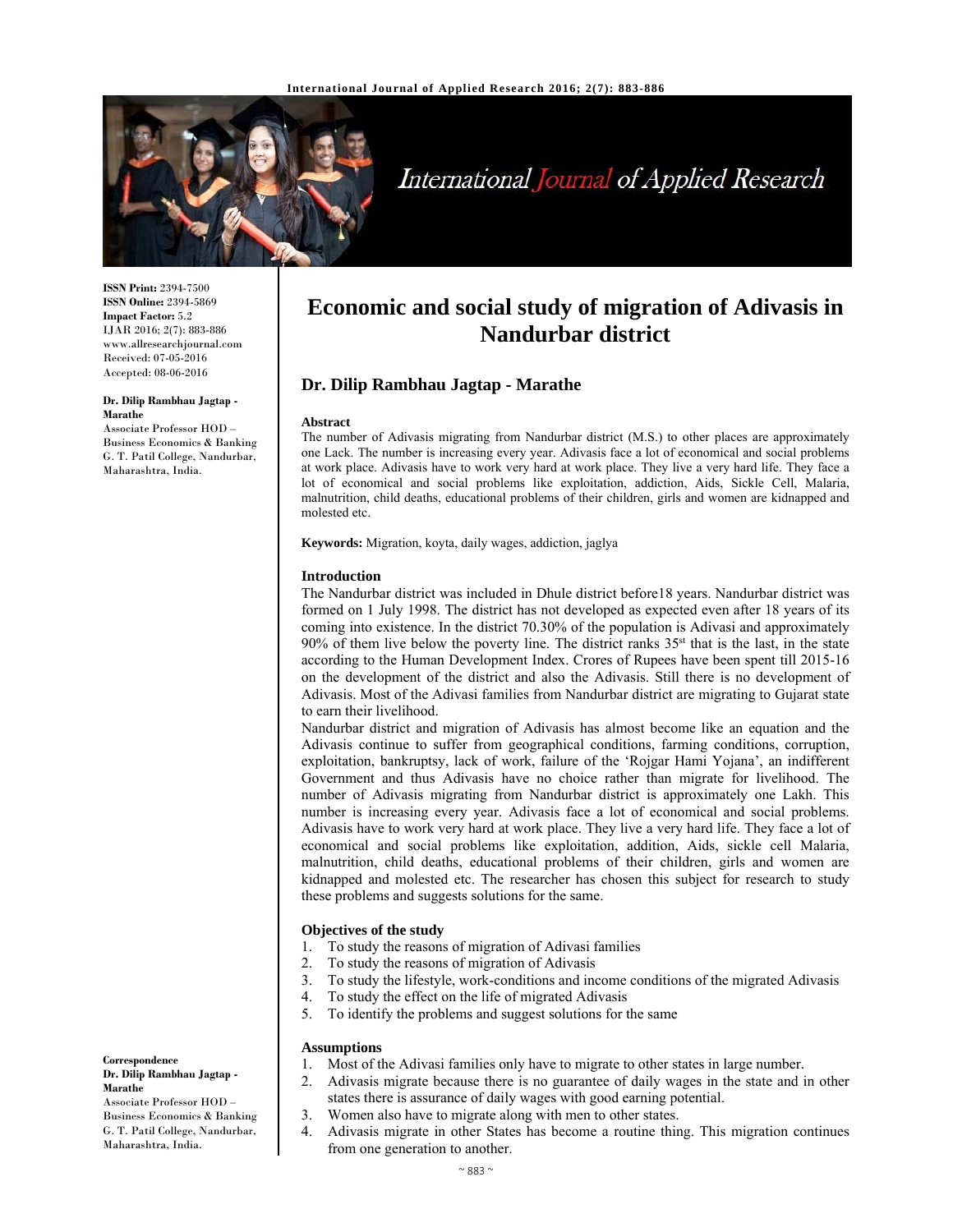# **Method of study**

For the following study the researcher has collected samples and used the survey method. The researcher has surveyed 300 migrated families from 6 Taluka places like Nandurbar – 50, Shahada – 50, Navapur – 50, Taloda 50, Akkalkuva 50 and Dhadgaon (Akrani) 50 from the district. This research study is based on primary information and also secondary information.

The secondary information includes various websites, 'Hakara', 'Adivasi Sanshodhan Patrika', 'Government and Semi-Government' reports. Newspapers like the daily 'Sakal', 'Lokmat', 'Deshdoot', 'Nanddarshan' etc. I am and always will be grateful to research authors, various Institutions, Editors and Interviewees.

# **The economics of the migration of Adivasis**

The Adivasis go the districts like Navsari, Bardoli, Vyara, Valsad, Marol, Chalthan, Madhi and Ganadevi and other areas of sugarcane factories to cut sugarcane. They get payment depending on the (koyta).

What is a 'Koyta'? A 'Koyta' is used to cut sugarcane, so the number of laborers is defined as per the 'Koyta'. One 'Koyta' means two laborers. One Koyta includes one labor man and one labor woman; this means that for one Koyta there are two laborers.

Many agents or supervisors are active in collecting the laborers from the district and taking them to Gujarat. The agents and supervisors have direct contact with the Managing Committees of Sugarcane factories in Gujarat. The management of sugarcane factories pays the Adivasis an amount of 5 to 6 thousand rupees in advance through the supervisors to avoid the situation labor scarcity, so there it is binding for laborers and the agents and supervisors also get their commission. This commission is subtracted from the laborer's payment.

Do the Adivasi laborers really benefit from migration? What is the advantage of the daily wages in migrated places as compared to the local daily wages? This is a topic of separate research. The effort and energy consumed to cut sugarcane and the money earned against that is not at all matching. But there is no guarantee of daily wages in the district, compared to this situation Gujarat at least guarantees assured work.

There is no guarantee of earning livelihood in this district. The Adivasis also think about the amount they can have in hand for the rainy season. What does this achieve? The Adivasi migrant laborer thinks about the current situation and today, he does not worry about the future.

#### **The migration of Adivasis in the district**

Migration means a tendency of leaving your home town or place. This means a place or situation where he is not comfortable anymore and does not want to continue living there, in this situation he leaves the place and migrates somewhere else for better prospects.

There are many reasons behind migration such as lack of means of earning, poverty and the sluggish Government. The Adivasis migrate to other states temporarily or permanently with their families.

Adivasi families from all six taluka places (like Akkalkuva, Akrani, Shahada, Taloda, Navapur and Nandurbar) of Nandurbar district are seen to be migrating a lot. The Adivasi families start preparing for migration from the month of October. They migrate to Gujarat during the period of October to May for work.

Many families from the district migrate temporarily. Many of these families work as labor for sugar cane cutting, brick making, construction, farms or as jaglya etc. After the work is over they have to search work at other construction sites. So they have to even go without food many days. In the following you will find an analysis of the information gathered at the workplace of the migrant Adivasis.

# **The average number of migrated Adivasi laborers per family**

In the table number 1 the average number of Adivasi labours according to their tribe migrated from Nandurbar district to Gujarat State has been given.

**Table 1:** Average number of migrated Adivasi laborers per family

| Sr.<br>No. | <b>Tribe</b> | <b>Number</b><br>of families<br>$(n=300)$ | Number of<br><b>laborers</b> | Average<br>number<br>per family |
|------------|--------------|-------------------------------------------|------------------------------|---------------------------------|
|            | Bhilla       | 95                                        | 505                          | 5.3                             |
| 2          | Pavara       | 86                                        | 394                          | 3.4                             |
| 3          | Dhanaka      | 45                                        | 104                          | 2.3                             |
|            | Gavit        | 36                                        | 76                           | 2.1                             |
|            | Mavachi      | 27                                        | 75                           | 2.7                             |
|            | Kokani       | 19                                        | 24                           | 2.1                             |
|            | Total        | 300                                       | 1078                         | 3.6                             |

**Source:** Direct Interview

It is evident from the table that the average number of migrated Adivasis from various tribes is 3.6. The tribe that migrates most is the Bhilla tribe and their average is 5.3.

The tribes that migrate least are Kokana and Dhanaka. The average number of these laborers is 2.1. This explains that the Bhilla tribe migrates has to migrate for work with family than the other tribes.

They are living in poverty. The Pavara tribe ranks number two in poverty. Dhanaka, Gavit and Bhavachi are the subtribes of the main Bhilla tribe, but they consider themselves as separate tribes. 32 Tribes exist in Nandurbar district. However only the main tribes that migrate have been considered for this study.

#### **Classification of the Adivasis according to season**

Table number 2 describes the classification of Adivasi families migrating from the district according to season and duration.

**Table 2:** Proportion of migrated Adivasi families and family members as per season

| Sr. No. | <b>Period of migration</b> |                 |                |                 |                |                 |                | <b>Total</b>    |                |
|---------|----------------------------|-----------------|----------------|-----------------|----------------|-----------------|----------------|-----------------|----------------|
|         | <b>Season</b>              | 2 months        |                | 3 months        |                | 4 months        |                |                 |                |
|         |                            | <b>Families</b> | <b>Members</b> | <b>Families</b> | <b>Members</b> | <b>Families</b> | <b>Members</b> | <b>Families</b> | <b>Members</b> |
|         | Rainy season               |                 | 54             |                 | 43             | $- -$           | --             | 27              |                |
|         | Winter                     | 32              | 45             | 72              | 72             |                 | 179            | 63              | 226            |
|         | Summer                     | 147             | 529            | 158             | 158            | 19              | 68             | 210             | 755            |
|         | Total                      | 194             | 628            | 76              | 273            | 30              | 177            | 300             | 1078           |

**Source:** Direct Interview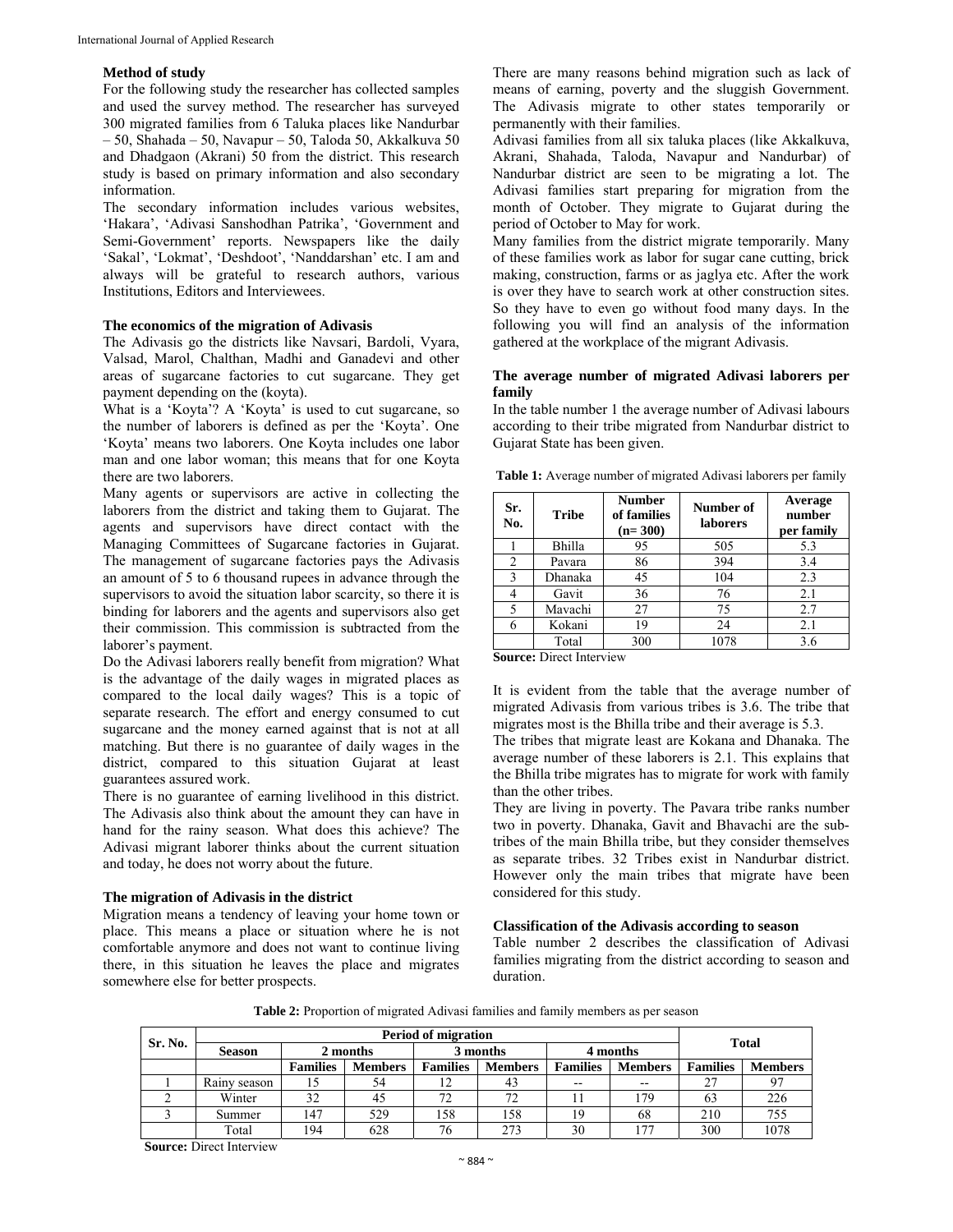Table no. 2 describes the proportion of migrated Adivasi laborer families and family members in 2, 3 and 4 months. The number of families and family members migrating in the rainy season for 2-3 months is 27 and number of members is 97. The maximum number of migration is in the winter and summer season. 63 families and 226 family members migrate in winter season, 210 families and 755 family members migrate in summer season.

# **Earnings of migrated Adivasi laborers at work:**

The average earning per family of Adivasis migrated from Nandurbar district and also the average per laborer earning has been given in table number 3.

| Sr.<br>No      | <b>Tribe</b>                | Number of<br>families | Number of<br><b>laborers</b> | <b>Total earning</b> | <b>Total earning</b><br>of per family | <b>Total earning</b><br>of per labour |  |  |
|----------------|-----------------------------|-----------------------|------------------------------|----------------------|---------------------------------------|---------------------------------------|--|--|
|                | Bhilla                      | 95                    | 505                          | 83,09,700(61.32)     | 87,470.52                             | 16,609.69                             |  |  |
| 2              | Pavara                      | 86                    | 294                          | 34, 13, 250 (25.18)  | 39,688.15                             | 11,609.69                             |  |  |
| 3              | Dhanaka                     | 45                    | 104                          | 7,06,650(5.21)       | 15,703.33                             | 6,794.71                              |  |  |
| $\overline{4}$ | Gavit                       | 36                    | 76                           | 4,04,700(2.98)       | 12.241.66                             | 5,325.00                              |  |  |
|                | Mavachi                     | 27                    | 75                           | 4,25,250(3.13)       | 15,750.00                             | 5,670.00                              |  |  |
| 6              | Kokani                      | 11                    | 24                           | 2,91,000(2.14)       | 26,454.54                             | 12,125.00                             |  |  |
|                | Total                       | 300                   | 1078                         | 1,35,50,550(100)     | 45,168.50                             | 12,1750.00                            |  |  |
| $\sim$         | $\mathbf{m}$ . $\mathbf{r}$ |                       |                              |                      |                                       |                                       |  |  |

|  | <b>Table 3:</b> The earning of migrated Adivasi laborers (In Rupees) |  |
|--|----------------------------------------------------------------------|--|

**Source:** Direct Interview

This can throw a light on the lifestyle, daily wages and earnings of migrated Adivasi labours families. It is clear from the table number 3 that out of the migrated 300 families, 1078 laborers have earned 1 Crore 35 Lakh 550 thousand Rupees. So the average earning per family of all the 300 families is 45 thousand 168 Rupees 50 Paise. So per laborer earning is 12 thousand 750 rupees.

The Bhilla tribe has earned the maximum income that is 83 Lakh 09 Thousand 700 Rupees. In the total earning of all the six tribes that migrate, the earning of Bhilla tribe amounts to 61.32%. Kokani tribe has earned the minimum income of 2 Lakh 91 Thousand and their share is 2.1%, because the Kokani tribe and their family members have a less rate of migration. Per family maximum average earning is of Bhilla tribe and the minimum earning is of Gavit tribe. per labour average earning of Bhilla tribe is maximum and the earning of Gavit tribe is minimum.

#### **The expenditure of migrated Adivasi labour**

The average expenditure of every Adivasi family is 45,225 Rupees 56 Paise. The average expenditure per laborer is 12, 586 Rupees and 96 Paise.

The average expenditure of the Bhilla tribe is the most and the minimum expenditure is that of the Kokani tribe. In all tribes the expenditure on addiction, loan repayment, festivals, alcohol, cigarette etc. is more than food. Out of the total earning 50% expenditure is on cigarette, tobacco, gutkha, country liquor, etc. 30 5 of the earning is spent on festivals and loan repayment. The remaining 20% of the expenditure is spent on food, clothing and travel. After all the expenditure if there is any money left it is used or if nothing is used they will borrow money from the supervisor or take a loan and this amount is then used once they return home in the rainy season. The rate of interest is 10 percent to 100 percent.

# **The features of the migration of Adivasi laborers:**

The following features could be observed during the study of Adivasi laborers in the Nandurbar district.

- 1. Out of the immigrants from the district 70% are Adivasis
- 2. The percentage of people migrating in other states is 75%
- 3. 11% migrate to cities.
- 4. 14% migrate within districts.
- 5. The percentage of migrating men and women between 15 to 24 years is 75%.
- 6. The economic reason behind the migration is that the laborers get 150 to 175 Rupees extra if the Adivasis seek work outside the district.

#### **The reasons of migration of Adivasi laborers:**

- 1. The most important reason behind migration is the poverty of the Adivasis
- 2. Not having or having very less farm/land.
- 3. No income source.
- 4. Not getting enough wages to sustain livelihood.
- 5. Getting fewer wage in local market but getting more wages and assurance of work in migrated places.
- 6. Migration is a must because of loan taken from supervisor.

# **Problems of migrated Adivasis labour**

#### **1. Economic reasons**

The migrated laborers are exploited at the work place. They are not paid the full amount that they deserve. They are given the agreed amount and grains after 15 days. There is no account of daily wages or earnings. Most of the Adivasis are illiterate and not knowledgeable, so they do not understand if they are given less than the agreed amount.

In some of the families the debt is increasing and the rate of interest can vary from 10 to 100%. The laborer cannot change work and go from one owner to another. In some places the Adivasis are treated like bonded.

# **2. Social problems**

The laborers have to also carry their children with them while migrating. Thus the children are deprived of education. Not only education but also social problems like health, addiction and crime develop. The nature of work at the place of migration is cutting sugarcane, cutting wood, picking up sand etc. The work on construction sites, brick making and other work is very tedious and requires lot of energy.

In order to distress men and women alike take help of alcohol. This alcohol is country liquor or hand-made liquor. This makes the already addicted people more addicted, and their health deteriorates, as they eat less and drink more. They do not leave to take rest. The percentage of AIDS is increasing because of interaction within the community, as